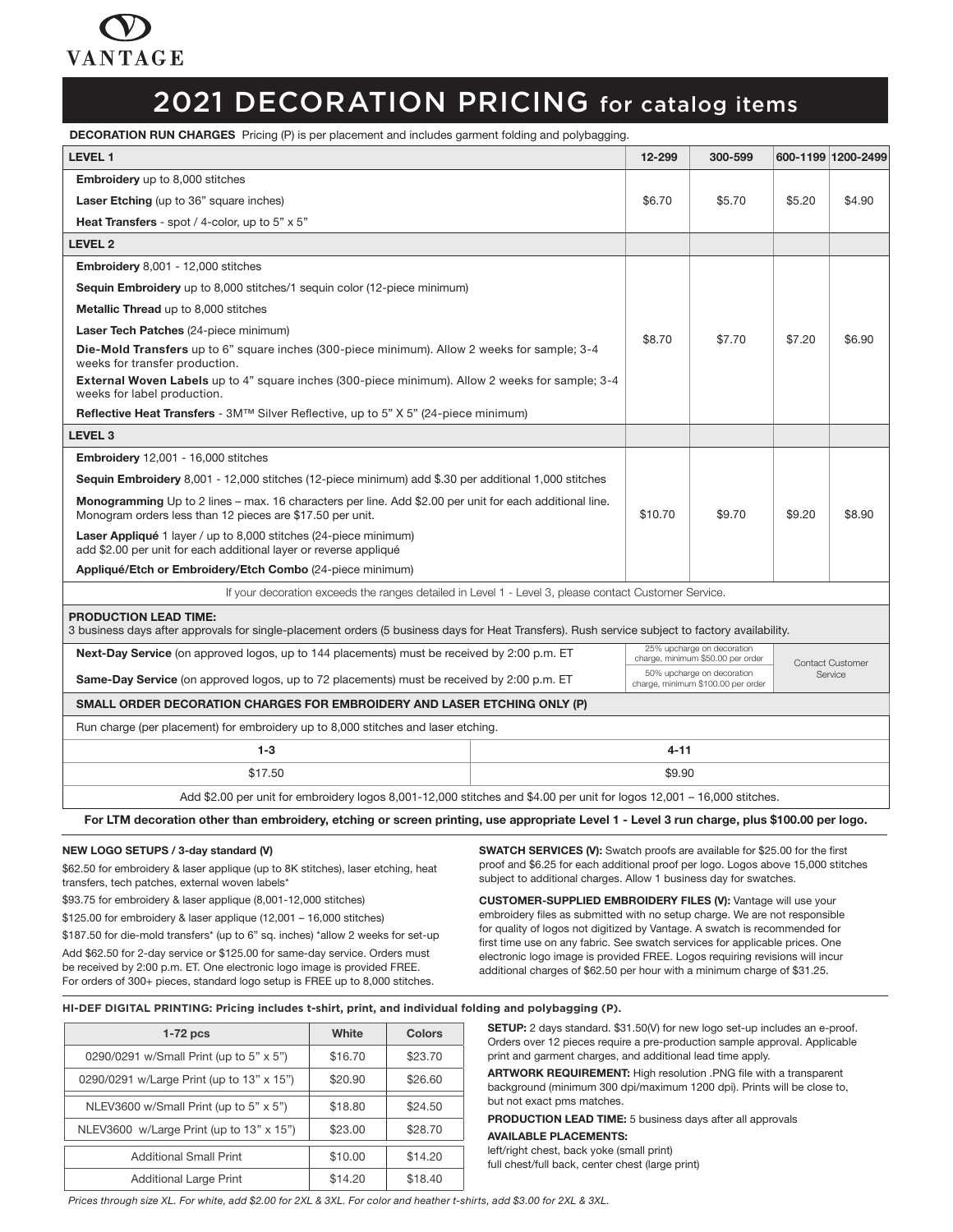## 2021 DECORATION PRICING for catalog items

### SCREEN PRINTING (P)

Screen print run charge (per placement). Pricing includes garment bulk packed in printer's fold.

| <b>QUANTITY</b> | 1 COLOR                                                    | 2 COLOR | 3 COLOR | 4 COLOR | 5 COLOR | 6 COLOR | 7 COLOR | <b>PER COLOR</b> |  |
|-----------------|------------------------------------------------------------|---------|---------|---------|---------|---------|---------|------------------|--|
| $72 - 149$      | \$2.00                                                     | \$2.50  | \$3.00  | \$3.50  | \$4.00  | \$4.50  | N/A     | N/A              |  |
| $150 - 299$     | \$1.66                                                     | \$2.06  | \$2.46  | \$2.86  | \$3.26  | \$3.66  | \$4.06  | \$0.40           |  |
| $300 - 599$     | \$1.30                                                     | \$1.60  | \$1.90  | \$2.20  | \$2.50  | \$2.80  | \$3.10  | \$0.30           |  |
| $600 - 1.199$   | \$1.06                                                     | \$1.26  | \$1.46  | \$1.66  | \$1.86  | \$2.06  | \$2.26  | \$0.20           |  |
| 1.200 - 2.399   | \$0.94                                                     | \$1.14  | \$1.34  | \$1.54  | \$1.74  | \$1.94  | \$2.14  | \$0.20           |  |
| 2,400 - 4,799   | \$0.82                                                     | \$1.02  | \$1.20  | \$1.38  | \$1.56  | \$1.76  | \$1.94  | \$0.18           |  |
| 4.800 - 9.599   | \$0.78                                                     | \$0.88  | \$0.98  | \$1.08  | \$1.18  | \$1.28  | \$1.38  | \$0.10           |  |
| $9.600+$        | Contact Customer Service for pricing and turn-around time. |         |         |         |         |         |         |                  |  |

Most colored garments require an underlay, which is charged as one additional color. Pricing is for one print per location and standard placements on t-shirts and fleece.

#### SCREEN PRINTING ORDER CHARGES (P)

|                                    | <b>SCREEN PRINTING ORDER CHARGES (P)</b>                                                                                                                                                                                                                 | ART SERVICE: 2 business days for virtual proof development. Pre-production                                                                                                                                                                                                                                                                                       |  |  |  |  |  |
|------------------------------------|----------------------------------------------------------------------------------------------------------------------------------------------------------------------------------------------------------------------------------------------------------|------------------------------------------------------------------------------------------------------------------------------------------------------------------------------------------------------------------------------------------------------------------------------------------------------------------------------------------------------------------|--|--|--|--|--|
| Separation,<br>Film & Screen       | \$40.00 per color for standard logos.<br>\$80.00 per color for complex logos.<br>\$480.00 for 4-color process (available on white garments only).<br>\$640.00 for simulated process - up to 8 colors.<br>(For additional colors add \$100.00 per color.) | sample, if required, 5 business days after virtual proof approval.<br><b>STANDARD SERVICE:</b> 5 business days after all approvals and blank<br>availability.<br><b>PRIORITY SERVICE:</b> Priority service is available with one day for art and two<br>days for production. No pre-pro available. 100% upcharge applies. Service is<br>subject to availability. |  |  |  |  |  |
| Re-Orders                          | \$20.00 per color.                                                                                                                                                                                                                                       | MINIMUM: 300 pieces for 4-color process or simulated process.                                                                                                                                                                                                                                                                                                    |  |  |  |  |  |
| Ink Color Change                   | \$60.00 fee for additional logo colorway setups up to 3 colors.<br>Add \$10.00 for each additional color.                                                                                                                                                | <b>PRINTING ON POLYESTER &amp; SYNTHETIC FABRICS: Maximum number of</b><br>colors per logo is 8 colors plus underlay and barrier base, which are charged                                                                                                                                                                                                         |  |  |  |  |  |
| Pre-Production<br>Proof or Sample  | \$60.00 per logo up to 3 colors. Add \$10.00 for each additional<br>color. *Required for 4-color process, simulated process, spe-<br>cialty inks & vintage soft-hand.                                                                                    | as two additional colors.<br>SPECIAL PLACEMENTS/OUTERWEAR/NON-APPAREL ITEMS: Special<br>placements, outerwear and some non-apparel items can be printed, higher<br>pricing may apply. All items are subject to factory review. Contact Customer                                                                                                                  |  |  |  |  |  |
| Logo Development<br>or Art Redraw* | \$62.50(V) per hour (\$31.25(V) minimum).                                                                                                                                                                                                                | Service for details.<br><b>SHORTAGES:</b> Shortage allowance is 1.5% per placement of order quantity,                                                                                                                                                                                                                                                            |  |  |  |  |  |
| Youth/Toddler                      | Add \$1.00 per unit for CPSIA tracking labels.                                                                                                                                                                                                           | rounded up to the nearest unit. Add 1.5% per placement to order quantity<br>to cover shortage if required. For pricing on exact counts, contact customer                                                                                                                                                                                                         |  |  |  |  |  |
| Pockets                            | Add \$.50 per placement for print on or above pocket.                                                                                                                                                                                                    | service.                                                                                                                                                                                                                                                                                                                                                         |  |  |  |  |  |
| Sleeves                            | For orders under 1,200 sleeve placements,<br>add \$.50 per placement for print on sleeve.                                                                                                                                                                | <b>SPECIALTY INKS:</b> Metallic Silver, Metallic Gold, Metallic Black Onyx and<br>Crystalina Inks - Screen setup & run charges = two colors. Minimum \$.30 per<br>piece additional. To ensure customer satisfaction, a pre-production sample is                                                                                                                  |  |  |  |  |  |
| <b>Blankets</b>                    | Add \$1.00 minimum per placement.                                                                                                                                                                                                                        | required on all orders for each color garment. Applicable spec sample charges                                                                                                                                                                                                                                                                                    |  |  |  |  |  |
| Jackets                            | Add \$2.00 minimum per placement.                                                                                                                                                                                                                        | and additional lead time apply.<br>VINTAGE SOFT-HAND: Add \$.20 per placement to screen print run charge.                                                                                                                                                                                                                                                        |  |  |  |  |  |
| Folding/<br>Polybagging            | Add \$.70 per unit for folding & polybagging.                                                                                                                                                                                                            | To ensure customer satisfaction, a pre-production sample is required on all<br>orders for each color garment. Applicable spec sample charges and additional<br>lead time apply.                                                                                                                                                                                  |  |  |  |  |  |

### PRIVATE LABELING: *Vantage offers three types of private label options for our products. Pricing may vary based on artwork.*

### HEAT SEAL LABELS FOR TAGLESS ITEMS (P)

|                                                                                                | 72-299<br>pcs | 300-599<br>pcs | 600-1199<br>pcs                              | 1200-2399<br>pcs | <b>MINIMUM:</b> Programs require initial purchase of 72 labels. 12-piece<br>application minimum.          |
|------------------------------------------------------------------------------------------------|---------------|----------------|----------------------------------------------|------------------|-----------------------------------------------------------------------------------------------------------|
| 2-color label<br>$(1$ -color ground + 1-color logo)                                            | \$2.00        | \$1.50         | \$1.00                                       | \$0.60           | <b>APPLICATION CHARGE FOR PRIVATE LABELS: \$0.50 per unit</b><br><b>APPLICATION LEAD TIME: 2 - 3 days</b> |
| White is not available as a ground color. The lightest option is PMS Cool Grey 2 (light grey). |               |                | <b>SOURCEONE:</b> No charge for application. |                  |                                                                                                           |

Pricing for logos with complex layouts or additional colors will be higher. PRODUCTION LEAD TIME: 1 week production after template approval.

### WOVEN LABELS (P)

| Design and production of 1,000<br>labels starts at \$900. Customers<br>may also supply their own labels. |
|----------------------------------------------------------------------------------------------------------|
|----------------------------------------------------------------------------------------------------------|

MINIMUM: Programs require initial purchase of 1,000 labels. 24-piece application minimum. APPLICATION CHARGE FOR PRIVATE LABELS: \$1.00 per unit APPLICATION LEAD TIME: 2 - 3 days SOURCEONE: No charge for application. PRODUCTION LEAD TIME: 2 weeks for sample after template approval, 3 weeks production after sample approval.

### TAGLESS PRINTED LABELS FOR T-SHIRTS (P)

print run charge (per placement) includes removal of labels

| <b>QUANTITY</b> | 1 COLOR | 2 COLOR | <b>SETUP:</b> No additional charges if using our pre-designed layout. Add \$62.50 $\omega$ for creative |
|-----------------|---------|---------|---------------------------------------------------------------------------------------------------------|
| 600             | \$1.00  | \$1.30  | art when requesting a custom layout.<br>$\,^{\circ}$ MINIMUM: 600 pieces includes up to 6 size lavouts. |

*Tagless labels are printed using black, grey or white ink and will be printed without the use of an underlay. Maximum imprint area is 2¾"W x 2¾"H.*

### *Not all decoration methods are suitable for all products. Refer to catalog or vantageapparel.com for recommendations.*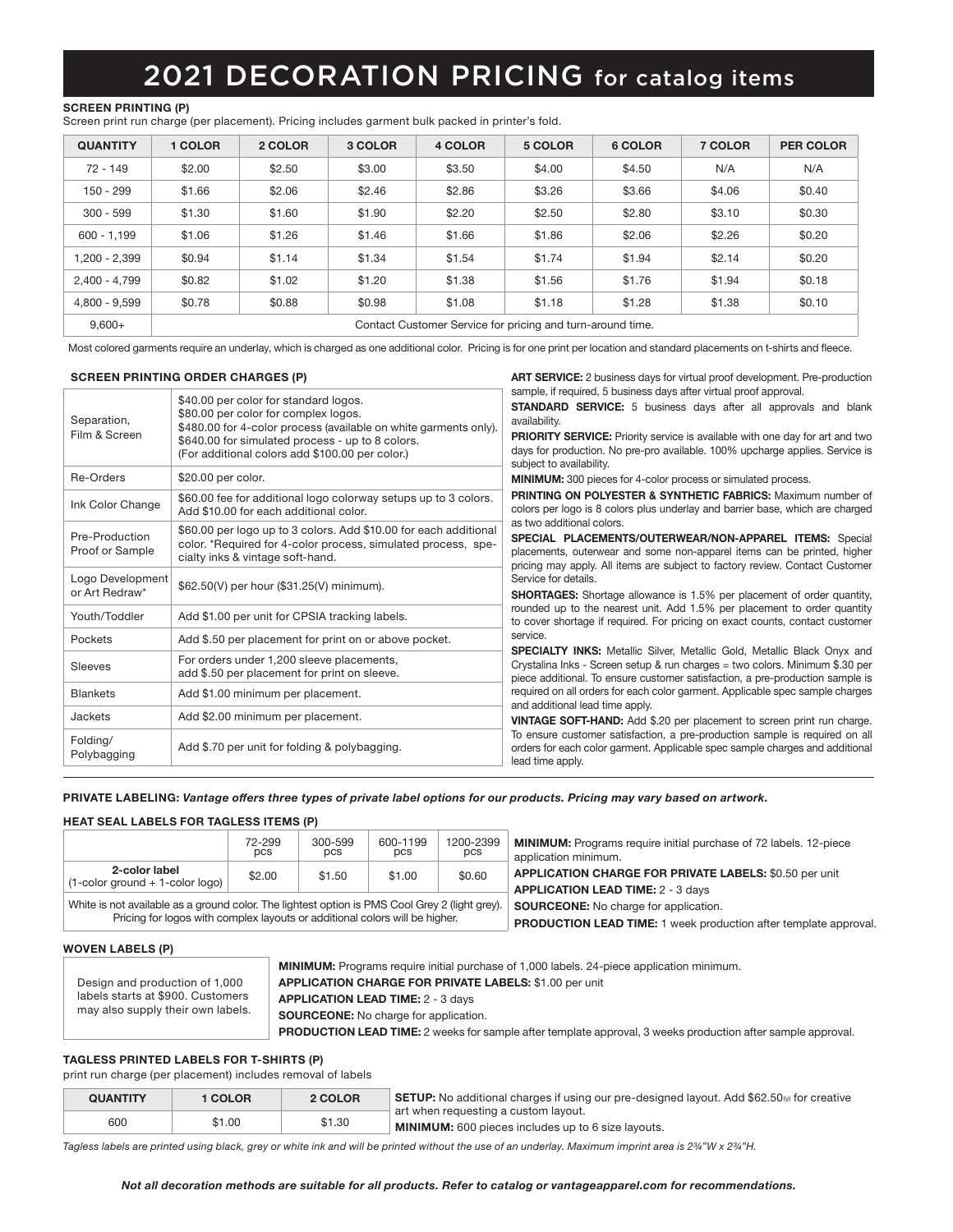|                             | Style #         | <b>Description</b>                                     | Pg. | $1-11$ pcs | 12-95 pcs | 96-299 pcs |
|-----------------------------|-----------------|--------------------------------------------------------|-----|------------|-----------|------------|
| <b>PERFORMANCE POLOS</b>    |                 |                                                        |     |            |           |            |
|                             | 2600            | Vansport Omega Solid Mesh Tech Polo                    | 8   | \$30.98    | \$28.98   | \$26.98    |
|                             | 2601            | Women's Vansport Omega Solid Mesh Tech Polo            | 8   | \$30.98    | \$28.98   | \$26.98    |
|                             | 2604            | Women's Omega Solid Long Sleeve Mesh Tech Polo         | 8   | \$38.30    | \$35.60   | \$32.98    |
|                             | 2602            | Vansport Omega Solid Long Sleeve Mesh Tech Polo        | 9   | \$38.30    | \$35.60   | \$32.98    |
|                             | 2615            | Vansport Two-Tone Polo                                 | 10  | \$41.60    | \$38.80   | \$35.98    |
|                             | 2795            | Vansport Strata Textured Polo                          | 11  | \$46.00    | \$43.00   | \$39.98    |
|                             | 2796            | Women's Vansport Strata Textured Henley                | 11  | \$46.00    | \$43.00   | \$39.98    |
|                             | 8060            | Vansport Planet Polo                                   | 12  | \$49.30    | \$46.10   | \$42.98    |
|                             | 8061            | Women's Vansport Planet Polo                           | 12  | \$49.30    | \$46.10   | \$42.98    |
|                             | 2940            | Vansport Tour Stripe Polo                              | 14  | \$46.00    | \$43.00   | \$39.98    |
|                             | 2475            | Vansport Pro Horizon Polo                              | 15  | \$55.90    | \$52.40   | \$48.98    |
|                             | 2476            | Women's Vansport Pro Horizon Polo                      | 15  | \$55.90    | \$52.40   | \$48.98    |
|                             | 1885            | Vansport Pro Ventura Polo                              | 16  | \$54.80    | \$51.40   | \$47.98    |
|                             | 1886            | Women's Vansport Pro Ventura Polo                      | 16  | \$54.80    | \$51.40   | \$47.98    |
|                             | 1880            | Vansport Pro Maui Shirt                                | 17  | \$54.80    | \$51.40   | \$47.98    |
|                             | 1881            | Women's Vansport Pro Maui Shirt                        | 17  | \$54.80    | \$51.40   | \$47.98    |
|                             | 2495            | Vansport Pro Riviera Polo                              | 19  | \$55.90    | \$52.40   | \$48.98    |
|                             | 2496            | Women's Vansport Pro Riviera Polo                      | 19  | \$55.90    | \$52.40   | \$48.98    |
|                             | 2460            | Vansport Pro Signature Polo                            | 20  | \$54.80    | \$51.40   | \$47.98    |
|                             | 2470            | Vansport Pro Boca Polo                                 | 21  | \$54.80    | \$51.40   | \$47.98    |
|                             | 2471            | Women's Vansport Pro Boca Polo                         | 21  | \$54.80    | \$51.40   | \$47.98    |
|                             | 2455            | Vansport Pro Highline Polo                             | 22  | \$55.90    | \$52.40   | \$48.98    |
|                             | 2465            | Vansport Pro Banner Polo                               | 23  | \$54.80    | \$51.40   | \$47.98    |
|                             | 2445            | Vansport Pro Mini-Gingham Polo                         | 24  | \$55.90    | \$52.40   | \$48.98    |
|                             | 2420            | Vansport Pro Tonal Micro-Stripe Polo                   | 25  | \$55.90    | \$52.40   | \$48.98    |
| <b>GREG NORMAN POLOS</b>    |                 |                                                        |     |            |           |            |
|                             | <b>WNS3K445</b> | Women's Greg Norman Play Dry Performance Mesh Polo     | 26  | \$38.00    | \$38.00   | \$38.00    |
|                             | GNS9K477        | Greg Norman Play Dry Heather Solid Polo                | 27  | \$69.90    | \$69.90   | \$69.90    |
|                             | WNS9K478        | Women's Play Dry Heather Solid Polo                    | 27  | \$69.90    | \$69.90   | \$69.90    |
|                             | <b>WNS0W342</b> | Women's Greg Norman X-Lite 50 Solid Woven Polo         | 28  | \$69.90    | \$69.90   | \$69.90    |
|                             | GN20K400        | Greg Norman Protek Micro Stripe Polo                   | 29  | \$49.90    | \$49.90   | \$49.90    |
|                             | GNS3K440        | Greg Norman Play Dry Performance Mesh Polo             | 29  | \$38.00    | \$38.00   | \$38.00    |
|                             | <b>GNS0K582</b> | Greg Norman ML75 Wave Polo                             | 30  | \$69.90    | \$69.90   | \$69.90    |
|                             | GNS8K462        | Greg Norman Play Dry ML75 Foulard Print Polo           | 30  | \$69.90    | \$69.90   | \$69.90    |
|                             | <b>GNS6K424</b> | Greg Norman Play Dry ML75 Tonal Stripe Polo            | 31  | \$69.90    | \$69.90   | \$69.90    |
|                             | <b>WNS8K465</b> | Women's Greg Norman Play Dry ML75 Racer Mock Neck Polo | 31  | \$59.90    | \$59.90   | \$59.90    |
|                             | GNS9W341        | Greg Norman X-Lite 50 Solid Woven Polo                 | 38  | \$69.90    | \$69.90   | \$69.90    |
| POLO RALPH LAUREN POLOS (R) |                 |                                                        |     |            |           |            |
|                             | POLOK135        | Classic Fit Mesh Polo                                  | 32  | \$85.00    | \$85.00   | \$85.00    |
|                             | POLOK140        | Performance Lisle Golf Polo                            | 33  | \$93.75    | \$93.75   | \$93.75    |
|                             | PRLX04          | Solid Airflow Jersey                                   | 33  | \$89.50    | \$89.50   | \$89.50    |
|                             | PRLX05          | Women's Tour Polo                                      | 33  | \$89.50    | \$89.50   | \$89.50    |
| <b>PIQUE POLOS</b>          |                 |                                                        |     |            |           |            |
|                             | 2300            | Perfect Polo                                           | 34  | \$39.40    | \$36.70   | \$33.98    |
|                             | 2301            | Women's Perfect Polo                                   | 34  | \$39.40    | \$36.70   | \$33.98    |
|                             | 2100            | Soft-Blend Double-Tuck Pique Polo                      | 34  | \$25.10    | \$23.00   | \$20.98    |
|                             | 2101            | Women's Soft-Blend Double-Tuck Pique Polo              | 34  | \$25.10    | \$23.00   | \$20.98    |
|                             | 2102            | Long Sleeve Soft-Blend Double-Tuck Pique Polo          | 34  | \$30.60    | \$28.30   | \$25.98    |
| <b>LONG SLEEVE SHIRTS</b>   |                 |                                                        |     |            |           |            |
|                             | 8065            | Vansport Eureka Shirt                                  | 36  | \$54.80    | \$51.40   | \$47.98    |
|                             | 8066            | Women's Vansport Eureka Shirt                          | 36  | \$54.80    | \$51.40   | \$47.98    |
|                             | 2320            | Cambridge Henley                                       | 37  | \$33.90    | \$31.40   | \$28.98    |
|                             | 2321            | Women's Cambridge Henley                               | 37  | \$33.90    | \$31.40   | \$28.98    |
| <b>BUTTON-DOWN SHIRTS</b>   |                 |                                                        |     |            |           |            |
|                             | 1977            | Hudson Denim Shirt                                     | 38  | \$52.60    | \$49.30   | \$45.98    |
|                             | 1978            | Women's Hudson Denim Shirt                             | 38  | \$52.60    | \$49.30   | \$45.98    |
|                             | 1107            | Easy-Care Gingham Check Shirt                          | 39  | \$43.80    | \$40.90   | \$37.98    |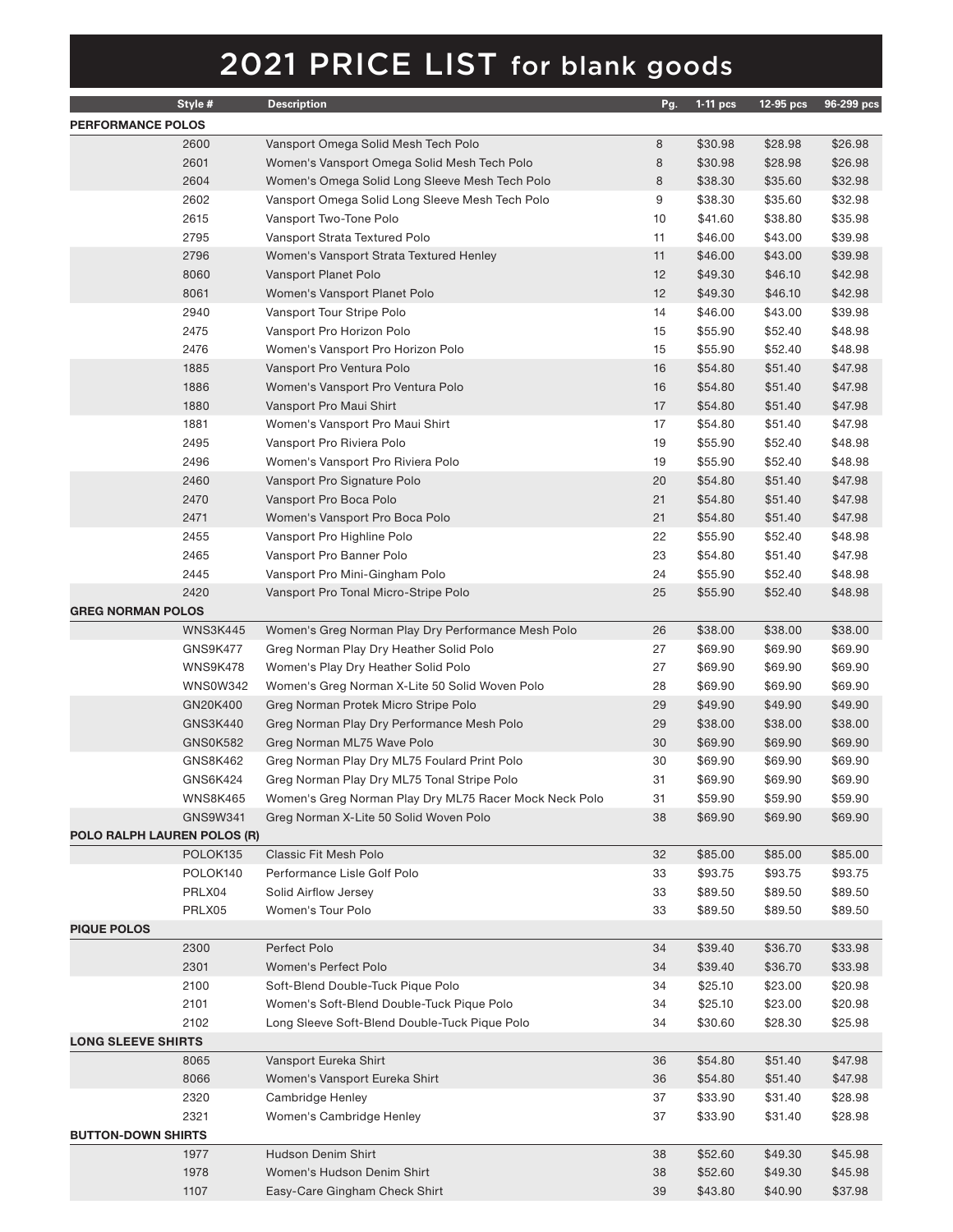|                                                 | Style #         | <b>Description</b>                                     | Pg. | $1-11$ pcs             | 12-95 pcs                                | 96-299 pcs             |
|-------------------------------------------------|-----------------|--------------------------------------------------------|-----|------------------------|------------------------------------------|------------------------|
|                                                 | 1108            | Women's Easy-Care Gingham Check Shirt                  | 39  | \$43.80                | \$40.90                                  | \$37.98                |
|                                                 | 1205            | Vansport Wicked Woven                                  | 40  | \$48.20                | \$45.10                                  | \$41.98                |
|                                                 | 1206            | Women's Vansport Wicked Woven                          | 40  | \$48.20                | \$45.10                                  | \$41.98                |
|                                                 | 1250            | Vansport Sandhill Dress Shirt                          | 41  | \$57.00                | \$53.50                                  | \$49.98                |
|                                                 | 1251            | Women's Vansport Sandhill Dress Shirt                  | 41  | \$57.00                | \$53.50                                  | \$49.98                |
|                                                 | 1210            | Velocity Repel & Release Oxford Shirt                  | 42  | \$43.80                | \$40.90                                  | \$37.98                |
|                                                 | 1211            | Women's Velocity Repel & Release Oxford Shirt          | 42  | \$43.80                | \$40.90                                  | \$37.98                |
|                                                 | 1840            | Eagle No-Iron Pinpoint Oxford                          | 43  | \$72.40                | \$68.20                                  | \$63.98                |
|                                                 | 1841            | Women's Eagle No-Iron Pinpoint Oxford                  | 43  | \$72.40                | \$68.20                                  | \$63.98                |
|                                                 | <b>VANH0521</b> | Van Heusen Easy-Care Dress Twill Shirt                 | 44  | \$33.98                | \$33.98                                  | \$33.98                |
|                                                 | <b>CALV0029</b> | Calvin Klein Non-Iron Dobby Shirt                      | 45  | \$63.60                | \$59.80                                  | \$55.98                |
|                                                 | <b>CALV0030</b> | Women's Calvin Klein Non-Iron Dobby Shirt              | 45  | \$63.60                | \$59.80                                  | \$55.98                |
|                                                 | POLOW310        | Core-Fit Oxford Shirt                                  | 53  | \$89.50 <sub>(R)</sub> | \$89.50(n)                               | \$89.50 <sub>(R)</sub> |
|                                                 | POLOW315        | Core-Fit 60's Broadcloth Shirt                         | 53  | \$89.50 <sub>(R)</sub> | \$89.50(n)                               | \$89.50 <sub>(R)</sub> |
| TOMMY HILFIGER - AVAILABLE FEB/MARCH            |                 |                                                        |     |                        |                                          |                        |
|                                                 |                 |                                                        |     | \$63.60                |                                          | \$55.98                |
|                                                 | <b>HILF1865</b> | Tommy Hilfiger Stall Check Button-Down Shirt           | 46  |                        | \$59.80                                  |                        |
|                                                 | <b>HILF1860</b> | Tommy Hilfiger Baron Plaid Button-Down Shirt           | 47  | \$65.80                | \$61.90                                  | \$57.98                |
|                                                 | <b>HILF1861</b> | Tommy Hilfiger Chambray Button-Down Shirt              | 48  | \$57.00                | \$53.50                                  | \$49.98                |
|                                                 | <b>HILF4377</b> | Women's Tommy Hilfiger Chambray Button-Down Shirt      | 48  | \$57.00                | \$53.50                                  | \$49.98                |
|                                                 | <b>HILF1863</b> | Tommy Hilfiger Gingham Button-Down Shirt               | 49  | \$83.40                | \$78.70                                  | \$73.98                |
|                                                 | <b>HILF1864</b> | Tommy Hilfiger New England Oxford Shirt                | 50  | \$68.00                | \$64.00                                  | \$59.98                |
|                                                 | <b>HILF4378</b> | Women's Tommy Hilfiger New England Oxford Shirt        | 50  | \$68.00                | \$64.00                                  | \$59.98                |
|                                                 | <b>HILF4417</b> | Tommy Hilfiger Polka Dot Button-Down Shirt             | 51  | \$79.00                | \$74.50                                  | \$69.98                |
| <b>SWEATERS</b>                                 |                 |                                                        |     |                        |                                          |                        |
|                                                 | 5760            | Vansport Cypress Vest                                  | 54  | \$59.20                | \$55.60                                  | \$51.98                |
|                                                 | 9175            | 1/4-Zip Flat-Back Rib Pullover                         | 54  | \$54.80                | \$51.40                                  | \$47.98                |
| <b>PERFORMANCE QUARTER ZIPS &amp; PULLOVERS</b> |                 |                                                        |     |                        |                                          |                        |
|                                                 | 3420            | Vansport Pro Herringbone 1/4-Zip Pullover              | 55  | \$59.20                | \$55.60                                  | \$51.98                |
|                                                 | 3421            | Women's Vansport Pro Herringbone Jacket                | 55  | \$59.20                | \$55.60                                  | \$51.98                |
|                                                 | 3450            | Vansport Zen Pullover                                  | 56  | \$51.50                | \$48.20                                  | \$44.98                |
|                                                 | 3451            | Women's Vansport Zen Pullover                          | 56  | \$51.50                | \$48.20                                  | \$44.98                |
|                                                 | 3405            | Vansport Mesh 1/4-Zip Tech Pullover                    | 58  | \$42.70                | \$39.80                                  | \$36.98                |
|                                                 | 3406            | Women's Vansport Mesh 1/4-Zip Tech Pullover            | 58  | \$42.70                | \$39.80                                  | \$36.98                |
|                                                 | 3470            | Vansport Peformance Pullover                           | 59  | \$51.50                | \$48.20                                  | \$44.98                |
|                                                 | 3471            | Women's Vansport Peformance Pullover                   | 59  | \$51.50                | \$48.20                                  | \$44.98                |
|                                                 | <b>GNS2K997</b> | Greg Norman Play Dry 1/4-Zip Performance Mock          | 60  | \$65.90                | \$65.90                                  | \$65.90                |
|                                                 | <b>WNS8K464</b> | Women's Greg Norman Play Dry Tulip Neck 1/4-Zip        | 60  | \$59.90                | \$59.90                                  | \$59.90                |
|                                                 | GNS7K020        | Greg Norman Play Dry Heather 1/4-Zip Mock Neck         | 61  | \$69.90                | \$69.90                                  | \$69.90                |
|                                                 | <b>WNS9K060</b> | Women's Greg Norman Play Dry Heather 1/4-Zip Mock Neck | 61  | \$69.90                | \$69.90                                  | \$69.90                |
|                                                 | 8062            | Vansport Trek Hoodie                                   | 62  | \$57.00                | \$53.50                                  | \$49.98                |
|                                                 | 8063            | Women's Vansport Trek hoodie                           | 62  | \$57.00                | \$53.50                                  | \$49.98                |
| <b>FLEECE</b>                                   |                 |                                                        |     |                        |                                          |                        |
|                                                 | 3120            | Baja Hoodie                                            | 64  | \$57.00                | \$53.50                                  | \$49.98                |
|                                                 | 3121            | Women's Baja Hoodie                                    | 64  | \$57.00                | \$53.50                                  | \$49.98                |
|                                                 | 3285            | Premium Cotton Fleece Crew                             | 66  | \$40.50                | \$37.70                                  | \$34.98                |
|                                                 | 3297            | Game Day Jacket                                        | 66  | \$54.80                | \$51.40                                  | \$47.98                |
|                                                 | 3298            | Women's Fleece Moto Jacket                             | 66  | \$54.80                | \$41.40                                  | \$47.98                |
|                                                 | 3293            | Lightweight Jersey Knit Pullover                       | 66  | \$32.80                | \$30.40                                  | \$27.98                |
|                                                 | 3283            | Premium Cotton Blocked Fleece Pullover Hoodie          | 67  | \$43.80                | \$40.90                                  | \$37.98                |
|                                                 | 3280            | Premium Cotton 1/4-Zip Fleece Pullover                 | 69  | \$51.50                | \$48.20                                  | \$44.98                |
|                                                 | 3287            | Premium Cotton Fleece Pullover Hoodie                  | 69  | \$41.60                | \$38.80                                  | \$35.98                |
|                                                 | 3289            | Premium Cotton Fleece Full-Zip Hoodie                  | 69  | \$41.60                | \$38.80                                  | \$35.98                |
|                                                 | GILD1850        | Gildan Heavy Blend Adult Hooded Sweatshirt - Colors    | 70  |                        | Check online or call for current pricing |                        |
|                                                 | GILD1850        | Gildan Heavy Blend Adult Hooded Sweatshirt - Heather   | 70  |                        | Check online or call for current pricing |                        |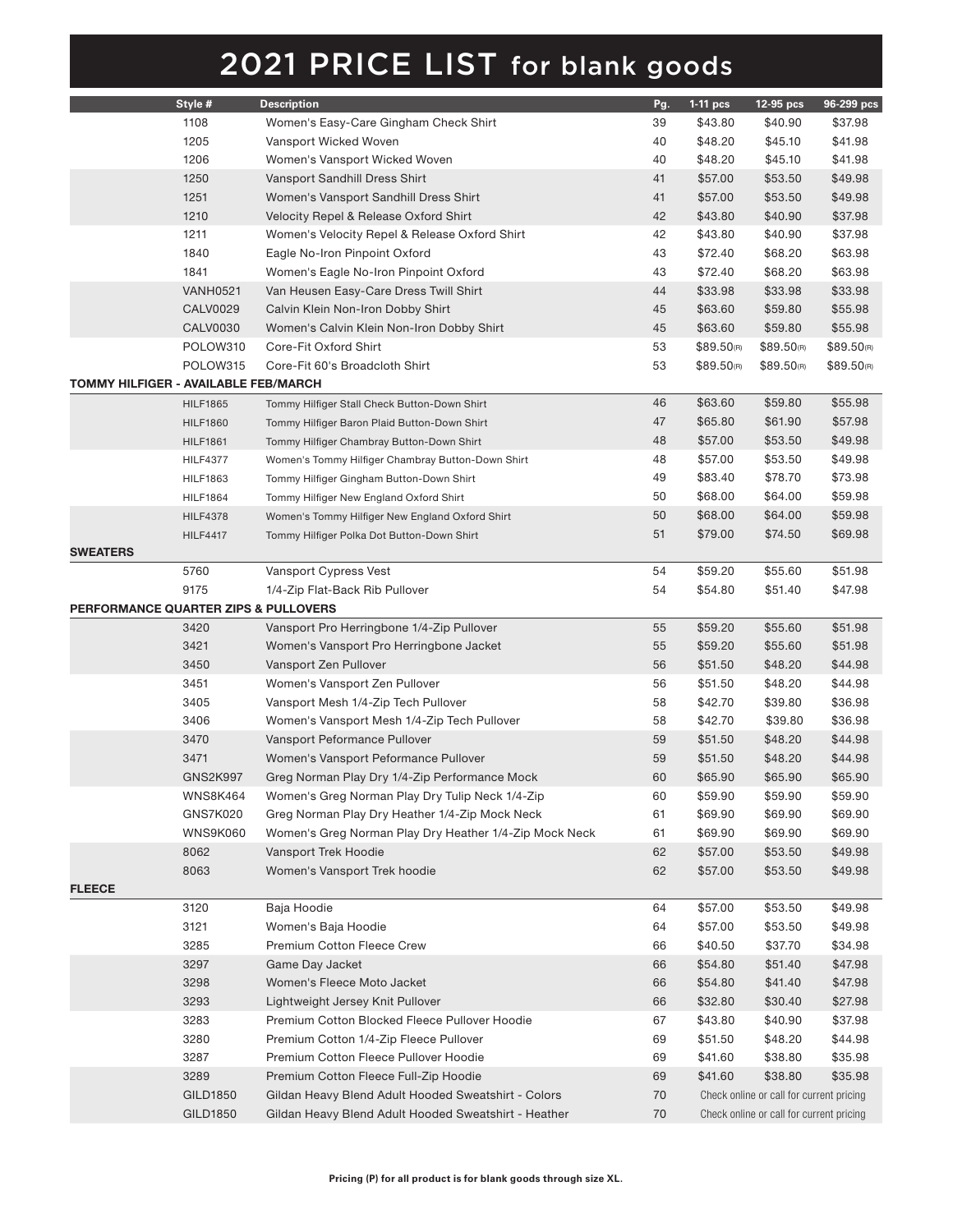|                 | Style #         | <b>Description</b>                                            | Pg. | $1-11$ pcs              | 12-95 pcs                                | 96-299 pcs              |
|-----------------|-----------------|---------------------------------------------------------------|-----|-------------------------|------------------------------------------|-------------------------|
|                 | GILD1850        | Gildan Heavy Blend Adult Hooded Sweatshirt - White            | 70  |                         | Check online or call for current pricing |                         |
|                 | GILD1800        | Gildan Heavy Blend Adult Crewneck Sweatshirt - Colors         | 71  |                         | Check online or call for current pricing |                         |
|                 | GILD1800        | Gildan Heavy Blend Adult Crewneck Sweatshirt - Heather        | 71  |                         | Check online or call for current pricing |                         |
|                 | GILD1800        | Gildan Heavy Blend Adult Crewneck Sweatshirt - White          | 71  |                         | Check online or call for current pricing |                         |
|                 | GILD1860        | Gildan Heavy Blend Adult Full-Zip Hooded Sweatshirt - Colors  | 71  |                         | Check online or call for current pricing |                         |
|                 | GILD1860        | Gildan Heavy Blend Adult Full-Zip Hooded Sweatshirt - Heather | 71  |                         | Check online or call for current pricing |                         |
|                 | GILD1860        | Gildan Heavy Blend Adult Full-Zip Hooded Sweatshirt - White   | 71  |                         | Check online or call for current pricing |                         |
|                 | 3271            | Women's Brushed Back Micro-Fleece Jacket                      | 73  | \$54.80                 | \$51.40                                  | \$47.98                 |
|                 | 3275            | Brushed Back Micro-Fleece Full-Zip Jacket                     | 73  | \$54.80                 | \$51.40                                  | \$47.98                 |
|                 | 3340            | <b>Street Hoodie</b>                                          | 75  | \$65.80                 | \$61.90                                  | \$57.98                 |
|                 | 3341            | <b>Women's Street Hoodie</b>                                  | 75  | \$65.80                 | \$61.90                                  | \$57.98                 |
| <b>JACKETS</b>  |                 |                                                               |     |                         |                                          |                         |
|                 | 3180            | Denali Jacket                                                 | 77  | \$87.80                 | \$82.90                                  | \$77.98                 |
|                 | 3181            | Women's Denali Jacket                                         | 77  | \$87.80                 | \$82.90                                  | \$77.98                 |
|                 | 3305            | Summit Sweater-Fleece Jacket                                  | 79  | \$65.80                 | \$61.90                                  | \$57.98                 |
|                 | 3306            | Women's Summit Sweater-Fleece Jacket                          | 79  | \$65.80                 | \$61.90                                  | \$57.98                 |
|                 | 3307            | Summit Sweater-Fleece Vest                                    | 79  | \$57.00                 | \$53.50                                  | \$49.98                 |
|                 | 3308            | Women's Summit Sweater-Fleece Vest                            | 79  | \$57.00                 | \$53.50                                  | \$49.98                 |
|                 | 7341            | Women's Boulder Shirt Jacket                                  | 80  | \$79.00                 | \$74.50                                  | \$69.98                 |
|                 | 7340            | <b>Boulder Shirt Jacket</b>                                   | 81  | \$79.00                 | \$74.50                                  | \$69.98                 |
|                 | 7370            | Newport Jacket                                                | 82  | \$76.80                 | \$72.40                                  | \$67.98                 |
|                 | 7371            | Women's Newport Jacket                                        | 82  | \$76.80                 | \$72.40                                  | \$67.98                 |
|                 | 7070            | Full-Zip Lightweight Hooded Jacket                            | 84  | \$41.60                 | \$38.80                                  | \$35.98                 |
|                 | 7071            | Women's Full-Zip Lightweight Hooded Jacket                    | 84  | \$41.60                 | \$38.80                                  | \$35.98                 |
|                 | 7162            | Club Jacket                                                   | 85  | \$59.20                 | \$55.60                                  | \$51.98                 |
|                 | 7163            | Women's Club Jacket                                           | 85  | \$59.20                 | \$55.60                                  | \$51.98                 |
|                 | 7355            | Turin Jacket                                                  | 86  | \$77.90                 | \$73.40                                  | \$68.98                 |
|                 | 7356            | Women's Turin Jacket                                          | 86  | \$77.90                 | \$73.40                                  | \$68.98                 |
|                 | 6105            | <b>Pullover Stretch Anorak</b>                                | 87  | \$59.20                 | \$55.60                                  | \$51.98                 |
|                 | 6106            | Women's Pullover Stretch Anorak                               | 87  | \$59.20                 | \$55.60                                  | \$51.98                 |
|                 | GNS8J049        | Greg Norman Stretch Windbreaker                               | 88  | \$69.90                 | \$69.90                                  | \$69.90                 |
|                 | <b>WNS8J050</b> | Women's Greg Norman Stretch Windbreaker                       | 88  | \$69.90                 | \$69.90                                  | \$69.90                 |
|                 | GNS0V055        | Greg Norman Windbreaker Full-Zip Vest                         | 89  | \$79.90                 | \$79.90                                  | \$79.90                 |
|                 | WNS0J360        | Women's Greg Norman Windbreaker Full-Zip Hooded Vest          | 89  | \$79.90                 | \$79.90                                  | \$79.90                 |
|                 | POLOJ500        | Bi-Swing Microfiber Windbreaker                               | 91  | \$125.00(8)             | \$125.00 <sub>(R)</sub>                  | \$125.00 <sub>(R)</sub> |
|                 | POLOK130        | Fleece Full-Zip Hoodie                                        | 91  | \$98.00 <sub>(R)</sub>  | \$98.00 <sub>(R)</sub>                   | \$98.00 <sub>(R)</sub>  |
|                 |                 |                                                               |     |                         |                                          | \$125.00(R)             |
|                 | PRLX03          | RLX Brushed Back Tech Jersey 1/4-Zip                          | 91  | \$125.00 <sub>(R)</sub> | \$125.00 <sub>(R)</sub>                  |                         |
|                 | 3310            | Yukon Jacket                                                  | 92  | \$68.00                 | \$64.00                                  | \$59.98                 |
|                 | 3311            | Women's Yukon Jacket                                          | 92  | \$68.00                 | \$64.00                                  | \$59.98                 |
|                 | 7322            | Everett Jacket                                                | 93  | \$83.40                 | \$78.70                                  | \$73.98                 |
|                 | 7323            | Women's Everett Jacket                                        | 94  | \$83.40                 | \$78.70                                  | \$73.98                 |
|                 | 7315            | <b>Quest Bonded Jacket</b>                                    | 94  | \$74.60                 | \$70.30                                  | \$65.98                 |
|                 | 7316            | Women's Quest Bonded Jacket                                   | 94  | \$74.60                 | \$70.30                                  | \$65.98                 |
|                 | 7325            | Apex Compressible Quilted Vest                                | 95  | \$74.60                 | \$70.30                                  | \$65.98                 |
|                 | 7326            | Women's Apex Compressible Quilted Vest                        | 95  | \$74.60                 | \$70.30                                  | \$65.98                 |
| <b>T-SHIRTS</b> |                 |                                                               |     |                         |                                          |                         |
|                 | GILD4200        | Gildan Performance Adult T-Shirt                              | 96  |                         | Check online or call for current pricing |                         |
|                 | GILD4600        | Gildan Performance Adult Core T-Shirt                         | 96  |                         | Check online or call for current pricing |                         |
|                 | GILD6400        | Gildan Softstyle Adult T-Shirt - Colors                       | 97  |                         | Check online or call for current pricing |                         |
|                 | GILD6400        | Gildan Softstyle Adult T-Shirt - Heather                      | 97  |                         | Check online or call for current pricing |                         |
|                 | GILD6400        | Gildan Softstyle Adult T-Shirt - White                        | 97  |                         | Check online or call for current pricing |                         |
|                 | GILD6400L       | Gildan Softstyle Ladies' T-Shirt- Colors                      | 97  |                         | Check online or call for current pricing |                         |
|                 | GILD6400L       | Gildan Softstyle Ladies' T-Shirt - Heather                    | 97  |                         | Check online or call for current pricing |                         |
|                 | GILD6400L       | Gildan Softstyle Ladies' T-Shirt - White                      | 97  |                         | Check online or call for current pricing |                         |
|                 | GILD2000        | Gildan Ultra Cotton Adult T-Shirt - Colors                    | 98  |                         | Check online or call for current pricing |                         |
|                 | GILD2000        | Gildan Ultra Cotton Adult T-Shirt - Heather                   | 98  |                         | Check online or call for current pricing |                         |
|                 | GILD2000        | Gildan Ultra Cotton Adult T-Shirt - White                     | 98  |                         | Check online or call for current pricing |                         |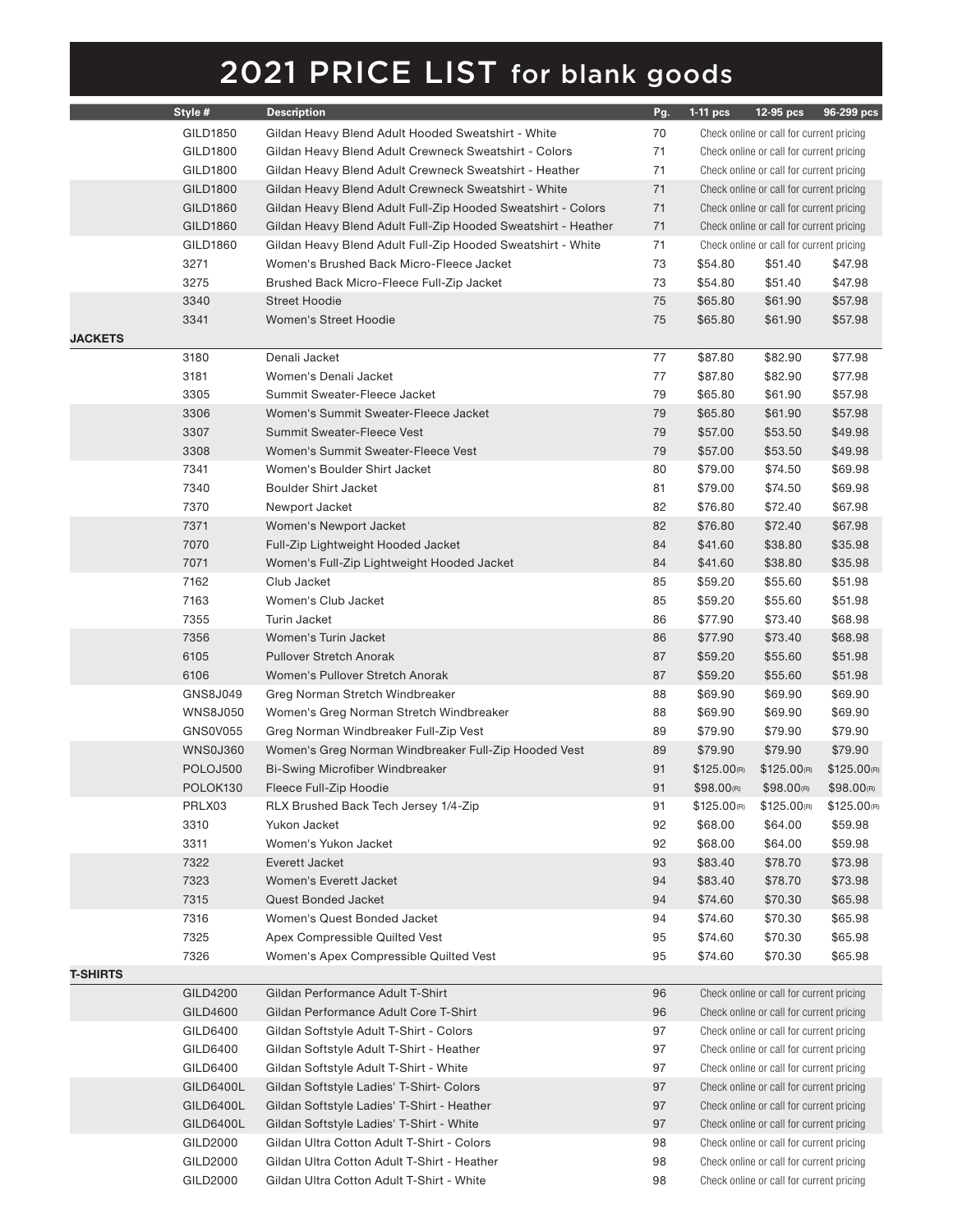|                 |            | Style #          | <b>Description</b>                                      | Pg. | $1-11$ pcs             |                                                  | 12-95 pcs 96-299 pcs |
|-----------------|------------|------------------|---------------------------------------------------------|-----|------------------------|--------------------------------------------------|----------------------|
|                 |            | <b>GILD2000B</b> | Gildan Ultra Cotton Youth T-Shirt - Colors              | 98  |                        | Check online or call for current pricing         |                      |
|                 |            | <b>GILD2000B</b> | Gildan Ultra Cotton Youth T-Shirt - Heather             | 98  |                        | Check online or call for current pricing         |                      |
|                 |            | <b>GILD2000B</b> | Gildan Ultra Cotton Youth T-Shirt - White               | 98  |                        | Check online or call for current pricing         |                      |
|                 |            | GILD2000L        | Gildan Ultra Cotton Ladies' T-Shirt - Colors            | 98  |                        | Check online or call for current pricing         |                      |
|                 |            | GILD2000L        | Gildan Ultra Cotton Ladies' T-Shirt - Heather           | 98  |                        | Check online or call for current pricing         |                      |
|                 |            | GILD2000L        | Gildan Ultra Cotton Ladies' T-Shirt - White             | 98  |                        | Check online or call for current pricing         |                      |
|                 |            | GILD2400         | Gildan Ultra Cotton Adult Long Sleeve T-Shirt - Colors  | 99  |                        | Check online or call for current pricing         |                      |
|                 |            | GILD2400         | Gildan Ultra Cotton Adult Long Sleeve T-Shirt - Heather | 99  |                        | Check online or call for current pricing         |                      |
|                 |            | GILD2400         | Gildan Ultra Cotton Adult Long Sleeve T-Shirt - White   | 99  |                        | Check online or call for current pricing         |                      |
|                 |            | GILD5000         | Gildan Heavy Cotton Adult T-Shirt - Colors              | 99  |                        | Check online or call for current pricing         |                      |
|                 |            | GILD5000         | Gildan Heavy Cotton Adult T-Shirt - Heather             | 99  |                        | Check online or call for current pricing         |                      |
|                 |            | GILD5000         | Gildan Heavy Cotton Adult T-Shirt - White               | 99  |                        | Check online or call for current pricing         |                      |
|                 |            | GILD8000         | Gildan DryBlend Adult T-Shirt - Colors                  | 99  |                        | Check online or call for current pricing         |                      |
|                 |            | GILD8000         | Gildan DryBlend Adult T-Shirt - Heather                 | 99  |                        | Check online or call for current pricing         |                      |
|                 |            | GILD8000         | Gildan DryBlend Adult T-Shirt - White                   | 99  |                        | Check online or call for current pricing         |                      |
|                 |            | 0290             | Vantage Hi-Def T-Shirt                                  | 100 |                        | Check online or call for current pricing         |                      |
|                 |            | 0291             | Women's Vantage Hi-Def T-Shirt                          | 100 |                        | Check online or call for current pricing         |                      |
|                 |            | <b>NLEV3600</b>  | Next Level Cotton Crewneck Tee                          | 101 |                        | Check online or call for current pricing         |                      |
| <b>MASKS</b>    |            |                  |                                                         |     |                        |                                                  |                      |
|                 | <b>New</b> | 8067             | Vansport ProTec Gaiter                                  | 102 | \$17.40                | \$15.70                                          | \$13.98              |
|                 | <b>New</b> | 0650             | Reusable Face Mask                                      | 102 |                        | \$20.00<br>Price is for 5 pack of the same color |                      |
|                 | <b>New</b> | 0652             | Reversible Face Mask                                    | 102 |                        | \$20.00<br>Price is for 5 pack of the same color |                      |
| <b>BLANKETS</b> |            |                  |                                                         |     |                        |                                                  |                      |
|                 |            | 0607             | Vantek Fleece Blanket                                   | 104 | \$20.20                | \$18.30                                          | \$16.50              |
|                 |            | 0609             | Packable Vantek Fleece Blanket                          | 104 | \$29.50                | \$27.30                                          | \$25.00              |
|                 |            | 0640             | Faux Minx Sherpa Blanket                                | 104 | \$35.00                | \$32.50                                          | \$29.98              |
| <b>HEADWEAR</b> |            |                  |                                                         |     |                        |                                                  |                      |
|                 |            | 0180             | Knit Beanie Cap                                         | 105 | \$11.10                | \$9.70                                           | \$8.30               |
|                 |            | 0181             | Edge Stripe Knit Beanie                                 | 105 | \$12.50                | \$11.00                                          | \$9.50               |
|                 |            | 0182             | Pom Beanie Cap                                          | 105 | \$12.50                | \$11.00                                          | \$9.50               |
|                 |            | 0700             | Clutch Bio-washed Unconstructed Twill Cap               | 106 | \$10.30                | \$8.90                                           | \$7.50               |
|                 |            | 0705             | Clutch Solid Constructed Twill Cap                      | 106 | \$10.30                | \$8.90                                           | \$7.50               |
|                 |            | 0725             | <b>Clutch Trucker Cap</b>                               | 106 | \$11.10                | \$9.70                                           | \$8.30               |
|                 |            | 0701             | Clutch Camouflage Unconstructed Twill Cap               | 107 | \$12.50                | \$11.00                                          | \$9.50               |
|                 |            | 0707             | Clutch 5-Panel Constructed Solid Twill Cap              | 107 | \$10.30                | \$8.90                                           | \$7.50               |
|                 |            | 0710             | Clutch Solid Stretch Fitted Constructed Twill Cap       | 107 | \$10.30                | \$8.90                                           | \$7.50               |
|                 |            | 0720             | Clutch Rip-Stop Sport Cap                               | 107 | \$11.10                | \$9.70                                           | \$8.30               |
|                 |            | GNS0P004         | Greg Norman Performance Cap                             | 108 | \$20.00                | \$20.00                                          | \$20.00              |
|                 |            | GNS0P005         | Greg Norman Peformance Trucker Cap                      | 108 | \$20.00                | \$20.00                                          | \$20.00              |
|                 |            | POLOH900         | Polo Chino Baseball Hat                                 | 108 | \$35.00 <sub>(R)</sub> | \$35.00 <sub>(R)</sub>                           | \$35.00(R)           |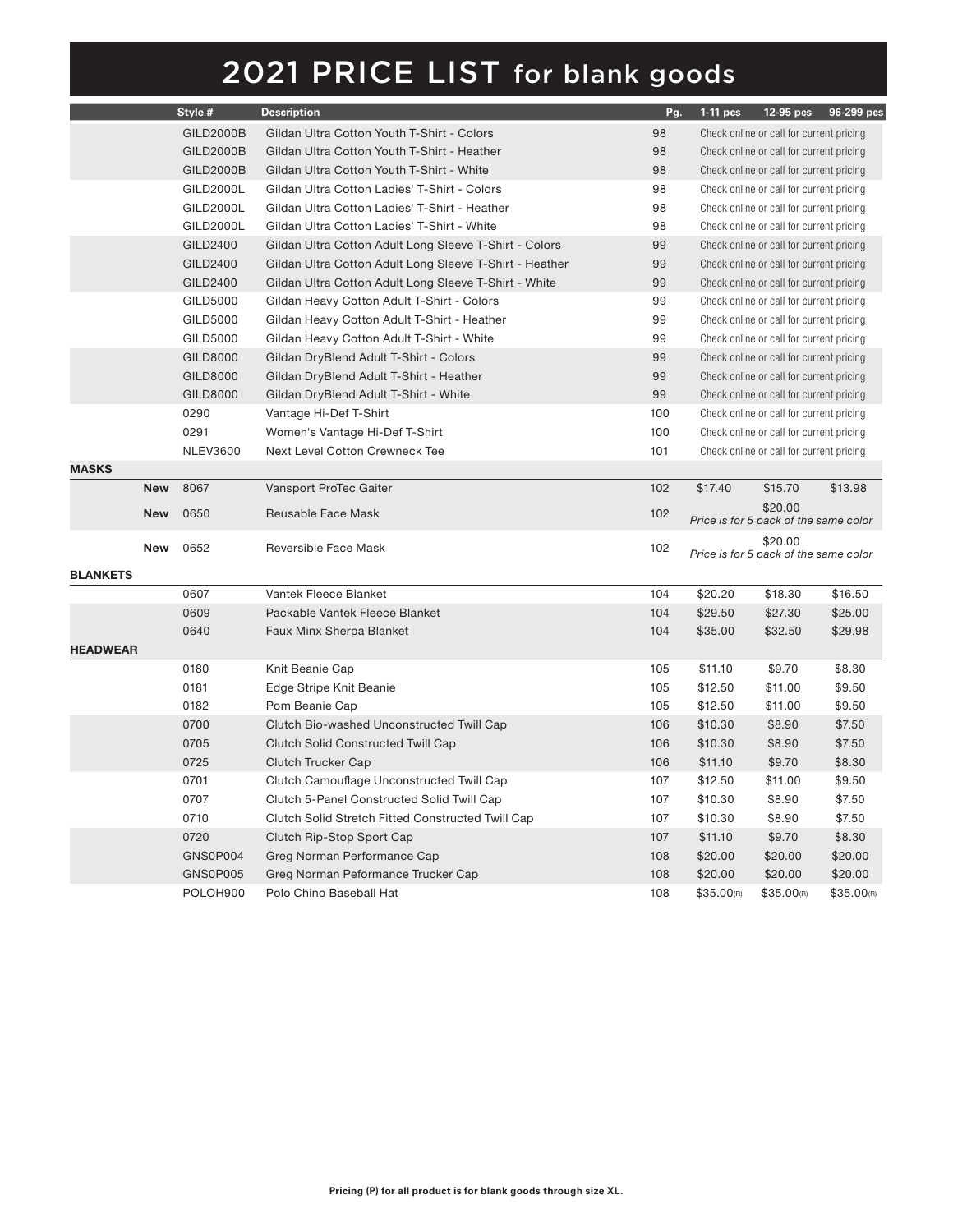### 2021 PRICING FOR XTREME VISIBILITY

| <b>STYLE#</b>                        | <b>PRODUCT NAME</b>                                                                                          | <b>COLOR</b>     | <b>CATALOG</b><br><b>PAGE</b> | <b>SIZES</b>                       | <b>BLANK</b><br><b>PRICE</b> |
|--------------------------------------|--------------------------------------------------------------------------------------------------------------|------------------|-------------------------------|------------------------------------|------------------------------|
|                                      |                                                                                                              |                  |                               |                                    |                              |
| <b>VESTS - ANSI HIVIZ</b>            |                                                                                                              |                  |                               |                                    |                              |
| XVSV3315MZ                           | Xtreme Visibility Value Class 2 Zip Mesh Vest                                                                | Yellow           | $\overline{2}$                | S   M/L   XL/2XL   3XL/4XL         | \$9.94                       |
| XVSV3310MZ                           | Xtreme Visibility Value Class 2 Zip Mesh Vest                                                                | Orange           | $\overline{2}$                |                                    |                              |
|                                      | <b>DECORATION: SP</b>                                                                                        |                  |                               |                                    |                              |
| XVSV3315SZ                           | Xtreme Visibility Value Class 2 Zip Solid Vest                                                               | Yellow           | $\overline{2}$                |                                    |                              |
| XVSV3310SZ                           | Xtreme Visibility Value Class 2 Zip Solid Vest                                                               | Orange           | $\overline{2}$                | M/L   XL/2XL   3XL/4XL             | \$9.94                       |
|                                      | DECORATION: EMB, SP, HT, LA                                                                                  |                  |                               |                                    |                              |
| XVSV3355MZ                           | Xtreme Visibility DOT Class 2 Contrast Stripe Zip Vest                                                       | Yellow           | $\overline{c}$                |                                    |                              |
| XVSV3350MZ                           | Xtreme Visibility DOT Class 2 Contrast Stripe Zip Vest                                                       | Orange           | 2                             | S   M/L   XL/2XL   3XL/4XL         | \$13.94                      |
|                                      | <b>DECORATION: SP</b>                                                                                        |                  |                               |                                    |                              |
| XVSV93355MZ                          | Xtreme Visibility DOT Class 3 Contrast Stripe Zip Vest                                                       | Yellow           | $\overline{2}$                |                                    |                              |
| XVSV93350MZ                          | Xtreme Visibility DOT Class 3 Contrast Stripe Zip Vest                                                       | Orange           | 2                             | S   M/L   XL/2XL   3XL/4XL         | \$17.94                      |
|                                      | <b>DECORATION: SP</b>                                                                                        |                  |                               |                                    |                              |
| XVSV73375CZ                          | Xtreme Visibility Surveyor Class 2 Zip Vest                                                                  | Yellow           | $\overline{2}$                |                                    |                              |
| XVSV73370CZ                          | Xtreme Visibility Surveyor Class 2 Zip Vest                                                                  | Orange           | 2                             | S   M/L   XL/2XL   3XL/4XL         | \$17.94                      |
|                                      | <b>DECORATION: SP</b>                                                                                        |                  |                               |                                    |                              |
| XVSV94315MZ                          | Xtreme Visibility Value Class 3 Zip Vest                                                                     | Yellow           | 3                             | S   M/L   XL/2XL   3XL/4XL         | \$13.94                      |
|                                      | <b>DECORATION: SP</b>                                                                                        |                  |                               |                                    |                              |
| XVSV3335MBA                          | Xtreme Visibility 5-Point Breakaway Class 2 Vest                                                             | Yellow           | 3                             | M/L   XL/2XL   3XL/4XL             | \$11.94                      |
|                                      | <b>DECORATION: SP</b>                                                                                        |                  |                               |                                    |                              |
| XVSV8015MZ                           | Xtreme Visibility Women's Fitted Class 2 Vest                                                                | Yellow           | 3                             |                                    |                              |
| XVSV8017MZ                           | Xtreme Visibility Women's Fitted NON-ANSI Zip Vest                                                           | Pink             | 3                             | $S$   M   L   XL                   | \$15.94                      |
|                                      | <b>DECORATION: SP</b>                                                                                        |                  |                               |                                    |                              |
| <b>XVSP4355M</b>                     | Xtreme Visibility Value Class E Contrast Stripe Pant                                                         | Yellow           | 3                             | S   M/L   XL/2XL   3XL/4XL         | \$25.74                      |
|                                      | <b>DECORATION: EMB &amp; SP</b>                                                                              |                  |                               |                                    |                              |
|                                      |                                                                                                              |                  |                               |                                    |                              |
| <b>NON-ANSI SHIRTS AND VESTS</b>     |                                                                                                              |                  |                               |                                    |                              |
| XVPT1005                             | Xtreme Visibility HiVis Short Sleeve T-Shirt                                                                 | Yellow           | $\overline{4}$                | $S$   M   L   XL   2XL   3XL   4XL | \$13.94                      |
|                                      | <b>DECORATION: EMB, SP, HT</b>                                                                               |                  |                               |                                    |                              |
| XVPT9005                             | Xtreme Visibility HiViz Long Sleeve T-Shirt                                                                  | Yellow           | $\overline{4}$                | S   M   L   XL   2XL   3XL   4XL   | \$15.94                      |
|                                      | <b>DECORATION: EMB, SP, HT</b>                                                                               |                  |                               |                                    |                              |
| XVPP2005                             | Xtreme Visibility HiVis Perfect Polo                                                                         | Yellow           | $\overline{4}$                | S   M   L   XL   2XL   3XL   4XL   | \$25.94                      |
|                                      | <b>DECORATION: EMB, SP, HT</b>                                                                               |                  |                               |                                    |                              |
| XVTVWC250R                           | Xtreme Visibility Reflective Safety Vest                                                                     | Yellow           |                               |                                    |                              |
| XVTVWC200R                           | Xtreme Visibility Reflective Safety Vest                                                                     | Orange           | 4                             | One Size Fits Most                 | \$5.94                       |
|                                      | <b>DECORATION: SP</b>                                                                                        |                  |                               |                                    |                              |
|                                      |                                                                                                              |                  |                               |                                    |                              |
| T-SHIRTS AND SWEATSHIRT - ANSI HIVIZ |                                                                                                              |                  |                               |                                    |                              |
| <b>XVST1025B</b>                     | Xtreme-Flex <sup>™</sup> Class 2 Short Sleeve T-Shirt                                                        | <b>Black</b>     |                               |                                    |                              |
| <b>XVST1025</b><br><b>XVST1000</b>   | Xtreme-Flex <sup>™</sup> Class 2 Short Sleeve T-Shirt<br>Xtreme-Flex <sup>™</sup> Class 2 Sleeveless T-Shirt | Yellow<br>Yellow | 5                             | M   L   XL   2XL   3XL   4XL       | \$19.94                      |
|                                      | <b>DECORATION: EMB, SP, HT</b>                                                                               |                  |                               |                                    |                              |
| XVST1035                             | Xtreme-Flex™ Class 3 Short Sleeve T-Shirt                                                                    | Yellow           | 5                             | M   L   XL   2XL   3XL   4XL       | \$25.94                      |
|                                      | <b>DECORATION: EMB, SP, HT</b>                                                                               |                  |                               |                                    |                              |
| XVST9035                             | Xtreme-Flex <sup>™</sup> Class 3 Long Sleece T-Shirt                                                         | Yellow           | 5                             | M   L   XL   2XL   3XL   4XL       | \$27.94                      |
|                                      | <b>DECORATION: EMB, SP, HT</b>                                                                               |                  |                               |                                    |                              |
| <b>XVSW5865B</b>                     | Xtreme Visibility HiVis Class 3 Sweatshirt                                                                   | Yellow           | 5                             | $S$   M   L   XL                   | \$69.94                      |
|                                      | Xtreme Visibility HiVis Class 3 Sweatshirt                                                                   |                  |                               | 2XL   3XL   4XL                    | \$75.94                      |
|                                      | <b>DECORATION: EMB, SP, HT</b>                                                                               |                  |                               |                                    |                              |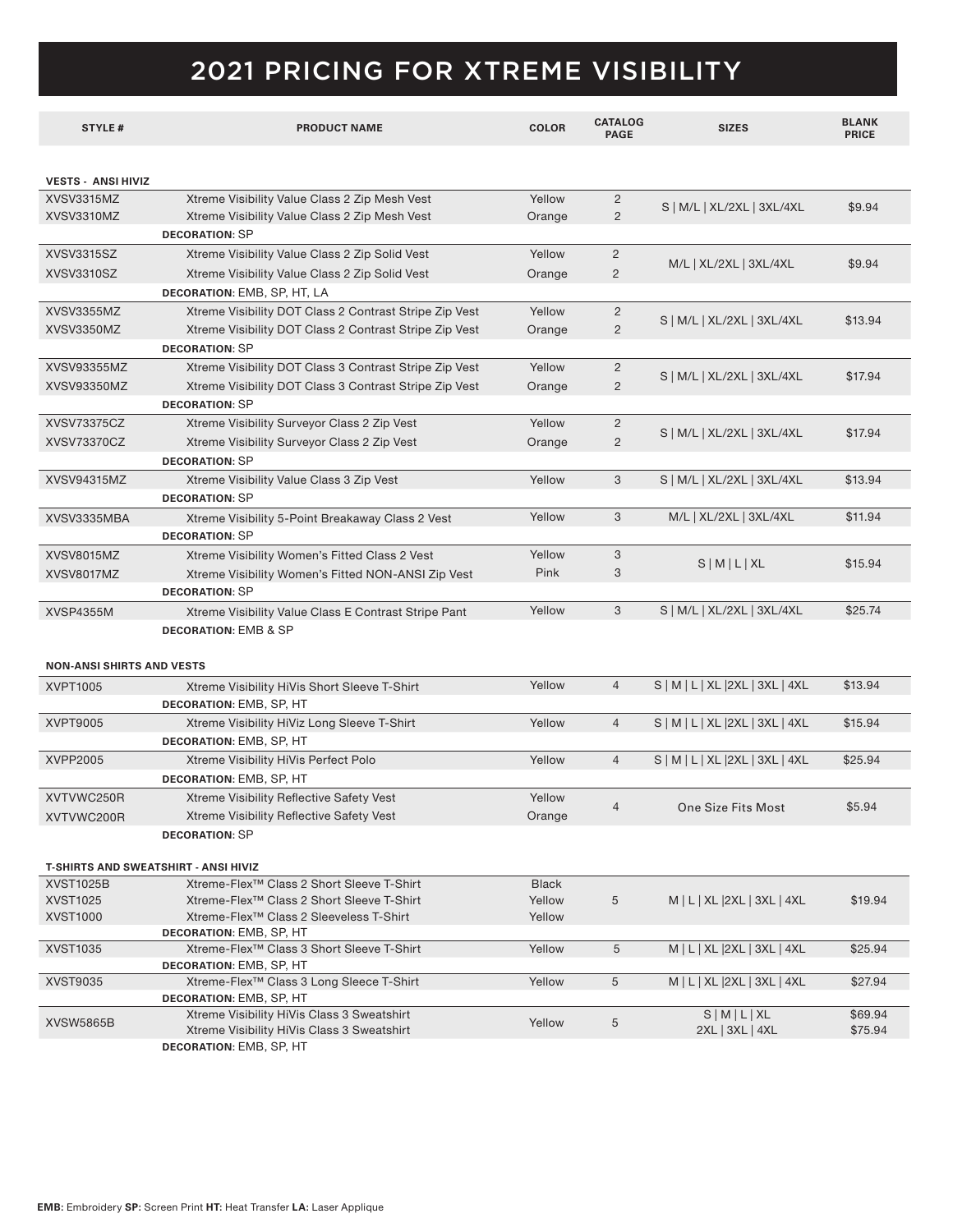### 2021 PRICING FOR XTREME VISIBILITY

| <b>STYLE#</b>                            | <b>PRODUCT NAME</b>                                          | <b>COLOR</b> | <b>CATALOG</b><br><b>PAGE</b> | <b>SIZES</b>          | <b>BLANK</b><br><b>PRICE</b> |
|------------------------------------------|--------------------------------------------------------------|--------------|-------------------------------|-----------------------|------------------------------|
|                                          |                                                              |              |                               |                       |                              |
| UNINSULATED JACKETS & PANTS - ANSI HIVIZ |                                                              |              |                               |                       |                              |
| XVSJ25345B                               | Xtreme-Flex <sup>™</sup> Soft Shell No Hood Jacket           | Yellow       | 6                             | $S$   M   L   XL      | \$121.94                     |
|                                          | Xtreme-Flex <sup>™</sup> Soft Shell No Hood Jacke            |              |                               | 2XL   3XL   4XL       | \$131.94                     |
| XVSJ25340B                               | Xtreme-Flex <sup>™</sup> Soft Shell No Hood Jacket           | Orange       | 6                             | $S$   M   L   XL      | \$121.94                     |
|                                          | Xtreme-Flex <sup>™</sup> Soft Shell No Hood Jacket           |              |                               | 2XL   3XL   4X        | \$131.94                     |
|                                          | <b>DECORATION: EMB</b>                                       |              |                               |                       |                              |
| <b>XVSJ24795B</b>                        | Xtreme-Flex <sup>™</sup> Soft Shell Hoodie Jacket            | Yellow       | 6                             | $S$   M   L   XL      | \$107.94                     |
|                                          | Xtreme-Flex <sup>™</sup> Soft Shell Hoodie Jacket            |              |                               | 2XL   3XL   4XL       | \$117.94                     |
|                                          | <b>DECORATION: EMB</b>                                       |              |                               |                       |                              |
| XVSJ30865B                               | Xtreme Visibility Windbreaker Jacket                         | Yellow       | 6                             | $S$   M   L   XL      | \$51.94                      |
|                                          | Xtreme Visibility Windbreaker Jacket                         |              |                               | 2XL   3XL   4XL       | \$57.94                      |
|                                          | <b>DECORATION: EMB &amp; SP</b>                              |              |                               |                       |                              |
| <b>INSULATED JACKETS - ANSI HIVIZ</b>    |                                                              |              |                               |                       |                              |
| XVSJ32135B                               | Xtreme-Flex <sup>™</sup> Insulated Soft Shell No Hood Jacket | Yellow       | $\overline{7}$                | $S$   M   L   XL      | \$153.94                     |
|                                          | Xtreme-Flex <sup>™</sup> Insulated Soft Shell No Hood Jacket |              |                               | 2XL   3XL   4XL       | \$163.94                     |
|                                          | <b>DECORATION: EMB</b>                                       |              |                               |                       |                              |
| XVSJ32145B                               | Xtreme-Flex <sup>™</sup> Insulated Soft Shell Hoodie Jacket  |              | $\overline{7}$                | $S$   M   L   XL      | \$133.94                     |
|                                          | Xtreme-Flex <sup>™</sup> Insulated Soft Shell Hoodie Jacket  | Yellow       |                               | 2XL   3XL   4XL       | \$143.94                     |
|                                          | <b>DECORATION: EMB</b>                                       |              |                               |                       |                              |
| XVSJ32125B                               | Xtreme Visibility Cold Weather Parka                         | Yellow       | $\overline{7}$                | XS S M L XL           | \$173.94                     |
|                                          | Xtreme Visibility Cold Weather Parka                         |              |                               | 2XL   3XL   4XL       | \$183.94                     |
|                                          | <b>DECORATION: EMB</b>                                       |              |                               |                       |                              |
| XVSJ6406B                                | Xtreme Visibility Better Bomber Jacket                       | Yellow       | $\overline{7}$                | $S$   M   L   XL      | \$99.94                      |
|                                          | Xtreme Visibility Better Bomber Jacket                       |              |                               | 2XL   3XL   4XL       | \$109.94                     |
|                                          | <b>DECORATION: EMB</b>                                       |              |                               |                       |                              |
| XVSJ7487B                                | Xtreme Visibility Puffer Quilted Jacket                      | Yellow       | $\overline{7}$                | $S$   M   L   XL      | \$89.94                      |
|                                          | Xtreme Visibility Puffer Quilted Jacket                      |              |                               | 2XL   3XL   4XL       | \$99.94                      |
|                                          | <b>DECORATION: EMB</b>                                       |              |                               |                       |                              |
|                                          |                                                              |              |                               |                       |                              |
|                                          | RAINWEAR, COLD WEATHER VEST - ANSI HIVIZ                     |              |                               |                       |                              |
| XVSV2102CW                               | Xtreme Visibility Cold Weather Vest                          | Yellow       | $\overline{7}$                | $S$   M   L   XL      | \$65.94                      |
|                                          | Xtreme Visibility Cold Weather Vest                          |              |                               | 2XL   3XL   4XL       | \$69.94                      |
| <b>XVRW7323J</b>                         | <b>DECORATION: EMB</b><br>XtremeDry® Breathable Rainjacket   | Yellow       | 8                             | $S$   M   L   XL      | \$137.94                     |
|                                          | XtremeDry® Breathable Rainjacket                             |              |                               | 2XL   3XL   4XL   5XL | \$147.94                     |
|                                          | <b>DECORATION: EMB</b>                                       |              |                               |                       |                              |
|                                          | XtremeDry® Breathable Rainpant - Yellow Class 3 ANSI Hi-Viz  |              |                               |                       | \$87.94                      |
| XVRW7323P                                | XtremeDry® Breathable Rainpant - Yellow Class 3 ANSI Hi-Viz  | Yellow       | 8                             | $S$   M   L   XL      | \$95.94                      |
|                                          | <b>DECORATION: SP</b>                                        |              |                               | 2XL   3XL   4XL   5XL |                              |
|                                          |                                                              |              |                               |                       |                              |
| <b>XVRW2105J</b>                         | Xtreme Visibility Breathable Rainjacket                      | Yellow       | 8                             | $S$   M   L   XL      | \$61.94                      |
|                                          | Xtreme Visibility Breathable Rainjacket                      |              |                               | 2XL   3XL   4XL   5XL | \$67.94                      |
|                                          | <b>DECORATION: EMB &amp; SP</b>                              |              |                               |                       |                              |
| <b>XVRW2105P</b>                         | Xtreme Visibility Breathable Rainpant                        | Yellow       | 8                             | $S$   M   L   XL      | \$41.94                      |
|                                          | Xtreme Visibility Breathable Rainpant                        |              |                               | 2XL   3XL   4XL   5XL | \$45.94                      |
|                                          | <b>DECORATION: EMB &amp; SP</b>                              |              |                               |                       |                              |